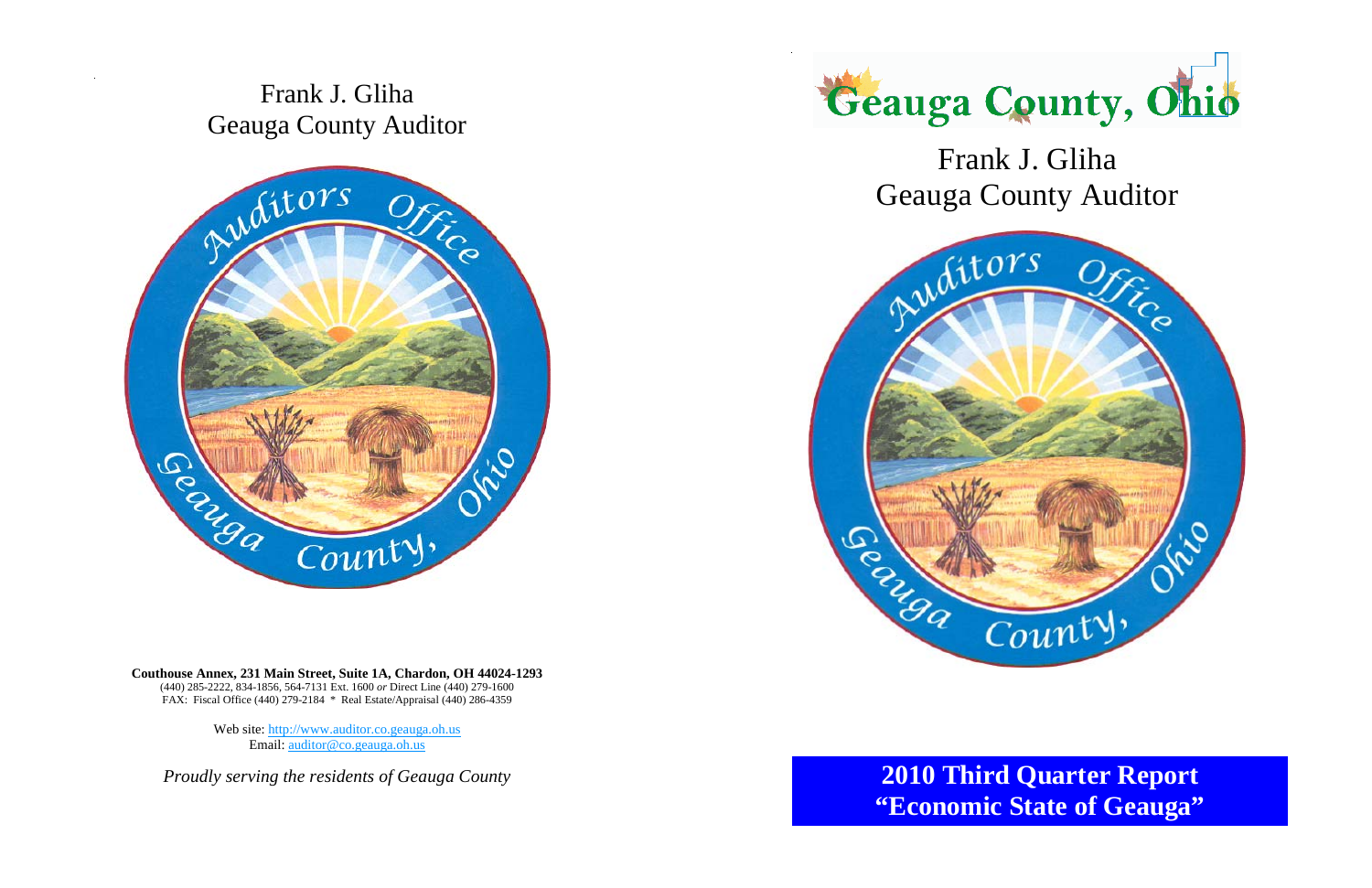*Proudly serving the residents of Geauga County* 

|                                | 2006         | 2007         | 2008                             | 2009       | 2010       |
|--------------------------------|--------------|--------------|----------------------------------|------------|------------|
| JAN                            | 86,201.60    | 88,355.10    | 132,485.70                       | 45,934.60  | 61,109.00  |
| FEB                            | 84,520.10    | 77,151.30    | 68,802.80                        | 38,800.50  | 32,436.70  |
| <b>MAR</b>                     | 135,444.10   | 140,313.40   | 72,247.90                        | 53,891.40  | 58,350.00  |
| APR                            | 99,880.00    | 130,953.60   | 86,685.50                        | 77,718.00  | 62,364.00  |
| MAY                            | 168,775.50   | 130,461.90   | 137,809.80                       | 79,204.40  | 68,160.70  |
| JUNE                           | 192,988.70   | 182,894.20   | 112,601.80                       | 87,557.70  | 107,243.00 |
| JULY                           | 178,116.30   | 151,472.30   | 113,425.20                       | 81,897.20  | 108,663.30 |
| AUG                            | 154,752.80   | 181,657.00   | 121,866.10                       | 69,851.60  | 82,980.80  |
| SEPT                           | 112,560.20   | 131,635.10   | 99,703.10                        | 71,990.20  | 66,564.50  |
| OCT                            | 129,487.70   | 114,357.10   | 123,080.00                       | 84,901.20  |            |
| NOV                            | 128,008.70   | 91,316.60    | 56,746.20                        | 73,597.40  |            |
| DEC                            | 127,598.80   | 97,868.20    | 57,121.30                        | 65,795.30  |            |
| <b>Y-T-D</b>                   | 1,598,334.50 | 1,518,435.80 | 1,182,575.40                     | 831,139.50 | 647,872.00 |
| September Comparison Subtotals |              |              |                                  |            |            |
|                                | 1,213,239    | 1,214,894    | 945,628                          | 606,846    | 647,872    |
| Percentage of Change:          |              |              |                                  |            |            |
|                                |              | 0.136%       | $-22.164%$                       | -35.826%   | 6.761%     |
|                                |              |              |                                  |            |            |
|                                |              |              | <b>TOTAL PARCELS TRANSFERRED</b> |            |            |
| September Comparison Subtotals |              |              |                                  |            |            |
|                                | 3,437        | 3,064        | 2,431                            | 2,240      | 2,250      |
| Percentage of Change:          |              |              |                                  |            |            |
|                                |              | -10.852%     | $-20.659%$                       | $-7.857%$  | 0.446%     |

|                  |                                | <b>TOTAL CONVEYANCE,</b> |
|------------------|--------------------------------|--------------------------|
|                  | 2006                           | 2007                     |
| JAN              | 86,201.60                      | 88,355.10                |
| FEB              | 84,520.10                      | 77,151.30                |
| MAR              | 135,444.10                     | 140,313.40               |
| APR              | 99,880.00                      | 130,953.60               |
| MAY              | 168,775.50                     | 130,461.90               |
| JUNE             | 192,988.70                     | 182,894.20               |
| JULY             | 178,116.30                     | 151,472.30               |
| AUG              | 154,752.80                     | 181,657.00               |
| SEPT             | 112,560.20                     | 131,635.10               |
| ост              | 129,487.70                     | 114,357.10               |
| NOV              | 128,008.70                     | 91,316.60                |
| DEC              | 127,598.80                     | 97,868.20                |
| <b>Y</b> - T - D | 1,598,334.50                   | 1,518,435.80             |
|                  | September Comparison Subtotals |                          |
|                  | 1,213,239                      | 1,214,894                |

Source: Frank J. Gliha, Geauga County Auditor

#### **TRANSFER, & PERMISSIVE FEES**

#### **REAL ESTATE TRANSFERS 2006 - 2010**





## **Frank J. Gliha**

### Geauga County Auditor

M E M O

TO: Citizens of Geauga County Elected Officials Department Heads

FROM: Frank J. Gliha, Auditor

RE: 2010 Third Quarter Report "Economic State of Geauga"

DATE: October 15, 2010

I am pleased to present you with our 2010 Third Quarter Report. The purpose of this report is to provide accurate and timely financial information for our elected officials, department heads, employees and residents so they may make informed decisions regarding the operations of county government.

**Third Quarter General Fund Revenues** are up 5.26% or \$1,048,611 compared to last year at this time. The following revenue categories are up compared to last year at this time; *Property Taxes* up 25.35% or \$1,470,053, *Licenses and Permits* up 22.13% or \$960, *Intergovernmental* up 11.49% or \$211,080, *Other Revenue* up 13.64% or \$74,401. All other revenue categories are down as compared to last year's third quarter; *Transfers* down 12.30% or \$8,010, *Sales Taxes* down .53% or \$41,649*, Charges for Services* down 17.06% or \$448,006, *Fines and Forfeitures* down 4.42% or \$4,269 and *Interest Income* down 18.41% or \$205,950. Real Estate transfers are up from this time last year by .45% or 10 parcels and the conveyance tax is up 6.76% or \$41,026.

**Third Quarter General Fund Expenditures** were down 4.48% or \$871,266 as compared to 2009 third quarter. The major factor for this is a decrease in payroll expenses. This is a result of the wage freeze, the timing of the County's pays, a reduction in salaries due to attrition and new hire's reduced salaries. Another contributing factor is the reduction in the County's spending on equipment and vehicles.

**In Summary:** Revenues through the third quarter outpaced expenses by 11.48% or \$2,406,938. The rise in Property Tax revenue is the result of a shift in millage from Debt Service and successes in the collection of delinquent taxes. August saw the unemployment rate for Ohio hit 9.7%, while Geauga County's unemployment rate was  $7.50\%$ . While the  $4<sup>th</sup>$  lowest in the State, unemployment continues to be a concern for Geauga County leadership. Motor vehicle fuel prices, while fluctuating throughout the quarter, average in the \$2.75/gallon range. Housing inventories continue to be high. On the bright side, housing starts are trending upwards and consumer spending remains encouraging. The County's wage freeze continues to add value as a measure of controlling expenses. Our County's leadership will need to continue to add value by being very conservative in their spending for remainder of the year.

As always we will continue to monitor Geauga's economy and its impact on County Government. Should you have any questions or concerns please do not hesitate to contact me at extension 1600, as we are here to serve.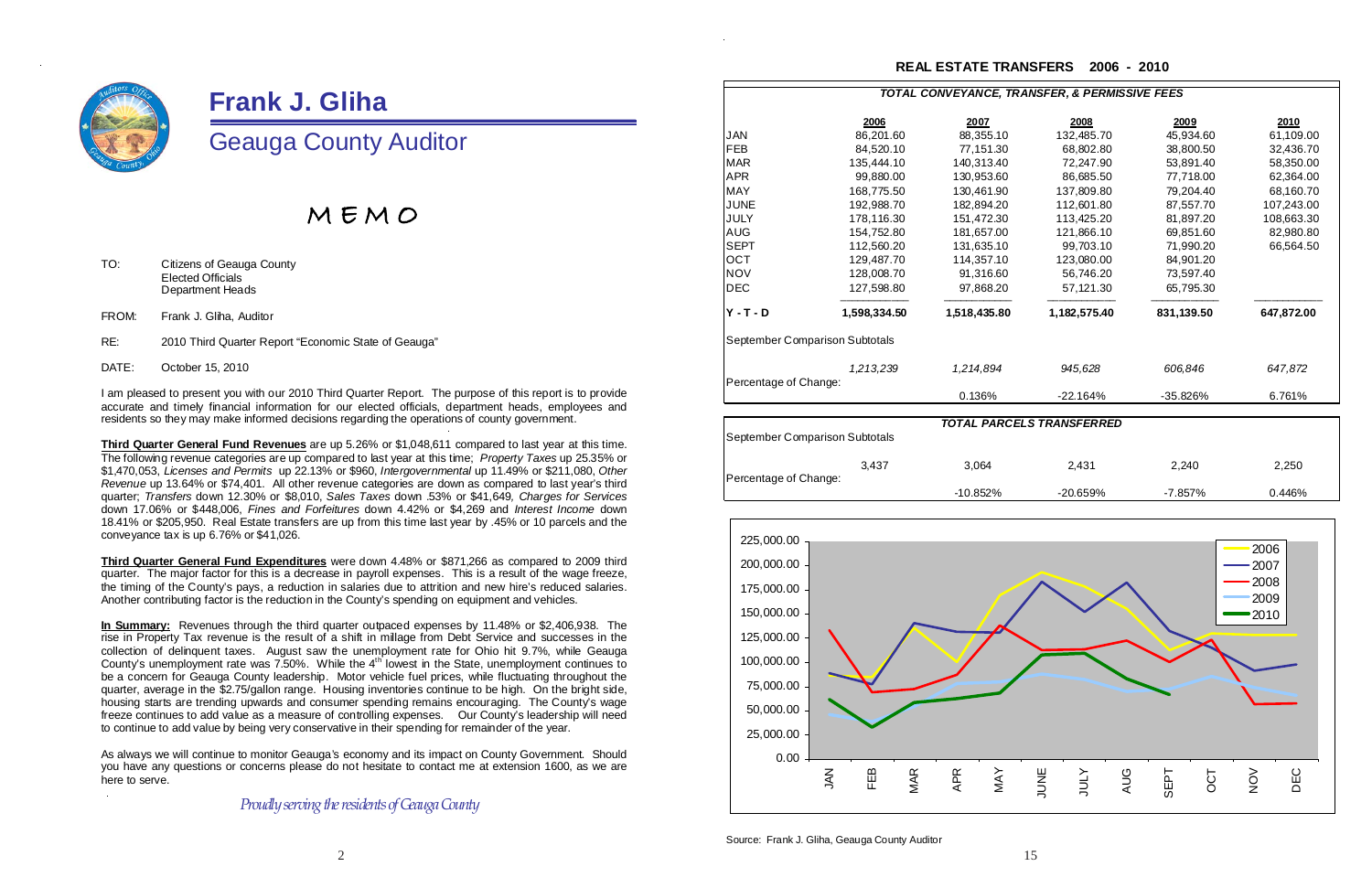Source : Ohio Job & Family Services Office of Research , Assessment & Accountability Provided By: Frank J. Gliha<br>Geauga County Auditor Geauga County Auditor Provided By: Frank J. Gliha

GENERAL FUND ANALYSIS<br>FOR 2010 GENERAL FUND ANALYSIS FOR 2010

|                       |           | Revenues  | Expenditures |           |                                                                           |           |           |
|-----------------------|-----------|-----------|--------------|-----------|---------------------------------------------------------------------------|-----------|-----------|
|                       |           |           |              |           |                                                                           |           |           |
|                       |           |           |              |           |                                                                           |           |           |
|                       |           | 6,000,000 | 5,000,000    |           | 4,000,000                                                                 | 3,000,000 |           |
|                       | 1,788,421 | 2,569,932 | 1,678,286    | 2,661,221 | 1,651,219                                                                 | 1,863,998 | 2,338,056 |
| Revenues Expenditures | 1,293,228 | 1,328,993 | 5,643,142    | 1,774,909 | 1,352,980                                                                 | 1,301,797 | 1,344,408 |
|                       | January   | February  | March        |           | $\begin{aligned} \text{April} \\ \text{May} \\ \text{June} \end{aligned}$ |           | July      |



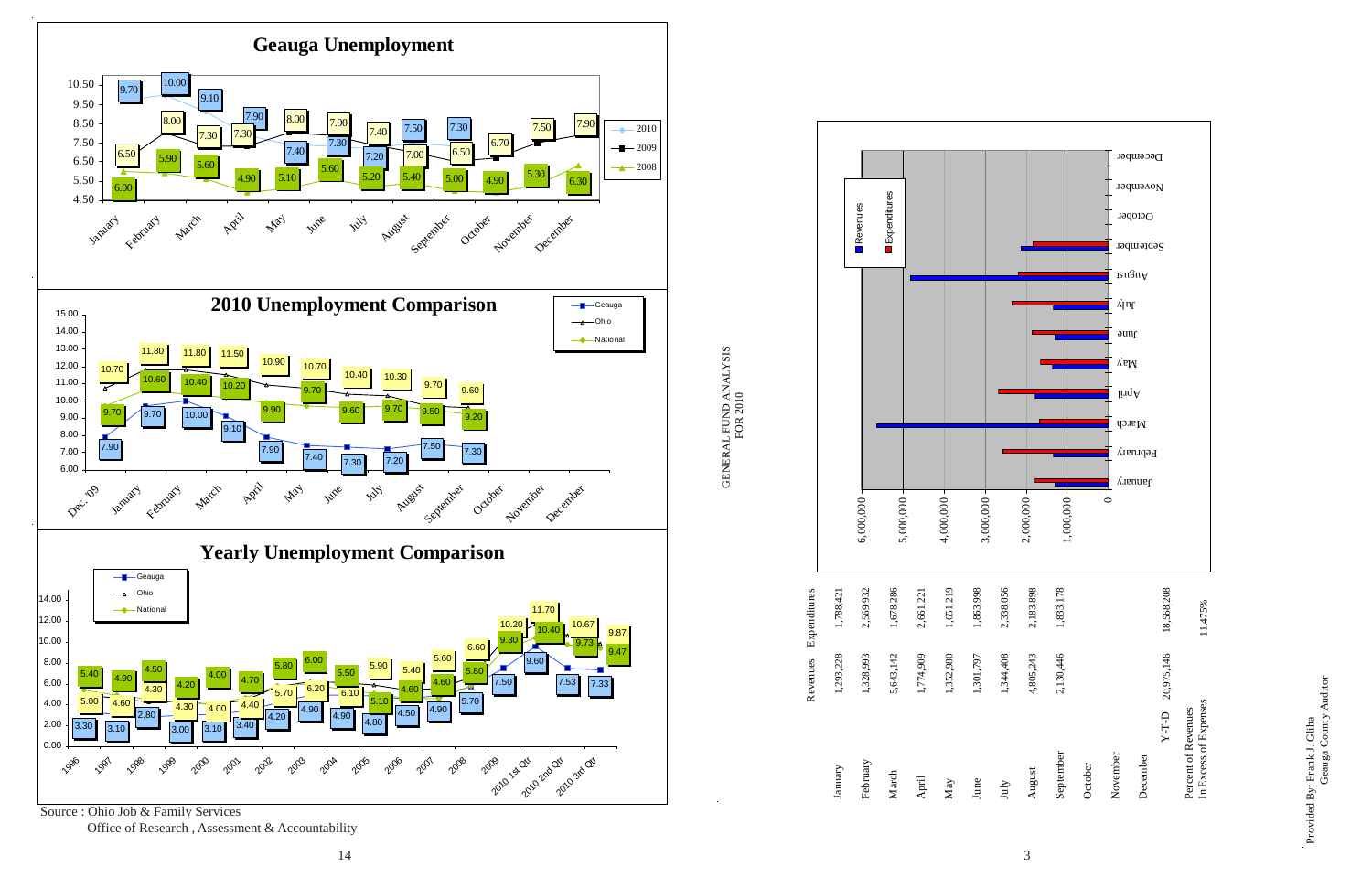| 2010 | 1,293,228 | 1,328,993 | 5,643,142 | 1,774,909 | 1,352,980 | 1,301,797 | 1,344,408 | 4,805,243 | 2,130,446 |           |           |           | 20,975,146 | 20,975,146                        | 5.2624%           |
|------|-----------|-----------|-----------|-----------|-----------|-----------|-----------|-----------|-----------|-----------|-----------|-----------|------------|-----------------------------------|-------------------|
| 2009 | 1,385,054 | 1,477,377 | 4,971,217 | 1,934,092 | 1,319,572 | 1,538,302 | 1,250,963 | 4,077,443 | 1,972,516 | 1,511,468 | 1,525,348 | 1,511,359 | 24,474,709 | 19,926,535                        | $-11.7216%$       |
| 2008 | 1,660,172 | 2,054,110 | 4,806,575 | 2,175,049 | 1,635,736 | 1,724,838 | 4,711,496 | 2,178,275 | 1,626,118 | 1,807,858 | 2,230,313 | 1,752,934 | 28,363,472 | 22,572,368                        |                   |
|      | January   | February  | March     | April     | May       | June      | July      | August    | September | October   | November  | December  | Y-T-D      | September Comparison<br>Subtotals | Percent of Change |

## GENER AL FUND $\;$ REVENUE ANALYSIS $\;$ FOR THE LAST THREE YEARS GENERAL FUND REVENUE ANALYSIS FOR THE LAST THREE YEARS

 $\sim$ 



|                                              |                                      |                                                                     |                                                                               |                                                           |                              |                                                                               |                                                                                                                                                                                                                                                                                                            |                                                                                          |                       |                                                     | Total Expense - All Funds                                             |
|----------------------------------------------|--------------------------------------|---------------------------------------------------------------------|-------------------------------------------------------------------------------|-----------------------------------------------------------|------------------------------|-------------------------------------------------------------------------------|------------------------------------------------------------------------------------------------------------------------------------------------------------------------------------------------------------------------------------------------------------------------------------------------------------|------------------------------------------------------------------------------------------|-----------------------|-----------------------------------------------------|-----------------------------------------------------------------------|
|                                              |                                      |                                                                     |                                                                               |                                                           |                              |                                                                               |                                                                                                                                                                                                                                                                                                            |                                                                                          |                       |                                                     | Total Other Funds                                                     |
| 0.00                                         | 0.00                                 | 0.00                                                                | 49.85                                                                         | ,645.68<br>$\tilde{\mathfrak{c}}$                         | 7,313.68                     | $\ddot{L}$<br>78.                                                             |                                                                                                                                                                                                                                                                                                            | 17,799.32<br>104,211.70                                                                  |                       |                                                     | Youth Center                                                          |
| 10.72%<br>.00<br>$\circ$                     | 1.47<br>32                           | 0.00000<br>$\sim$                                                   | 0.00%<br>1.62                                                                 | 00<br>$\overline{\mathbf{w}}$<br>$\frac{1}{2}$<br>$\circ$ | 00<br>3,049.51<br>$\circ$    | 12.14 %                                                                       |                                                                                                                                                                                                                                                                                                            | 4,042.00                                                                                 |                       | $\begin{array}{c}\n 20 \\  25 \\  25\n \end{array}$ | Fair Police Rotary<br>Central Vehicle M ain tenance<br>Sheriff Rotary |
| 5%<br>93.41<br>65.7                          | 16,106.00<br>323,392.72<br>40,432.56 | $\begin{array}{r} 16,500.00 \\ 491,823.49 \\ 43,284.00 \end{array}$ | 97.43                                                                         | 38,494.0                                                  | 623, 286.10<br>39, 511.20    | $\frac{8}{3}$<br>93.09                                                        |                                                                                                                                                                                                                                                                                                            | 33,612.80<br>59 1, 263.57<br>38,842.95                                                   |                       | X10                                                 | Sheriff Rotary                                                        |
| 97.61%                                       |                                      |                                                                     | 91.92%<br>85.48%                                                              | 15,993.70<br>532,800.96                                   | 17,400.00                    | 42%<br>52.42                                                                  |                                                                                                                                                                                                                                                                                                            |                                                                                          |                       | $\frac{1}{20}$                                      | Domestic Violence                                                     |
| 13.58%<br>0.00%                              | 0.00<br>250,881.17                   | 468,538.30<br>125,000.00                                            | 81.38%<br>0.00%                                                               | 0.00<br>$\omega$<br>405,965.                              | 498, 872.78<br>0.00          | 100.00%<br>83.78%                                                             |                                                                                                                                                                                                                                                                                                            | 17,447.15<br>448,477.81                                                                  |                       | <b>NIN</b><br>$\geq$                                | Emergency Management<br>Workforce Investment                          |
| 46.68                                        | 2,377.28<br>46,684.6                 | 100,000.00<br>17,500.00                                             | 60.71%<br>40.87                                                               | 4,250.00<br>40,871.3                                      | 100,000.00<br>7,000.00       | $00.00\,\%$                                                                   | $\begin{array}{r} \n 106,548.98 \\  \hline\n 5,302.25 \\  \hline\n 47,884.97 \\  \hline\n 97,208,71 \\  \hline\n 17,844.78 \\  \hline\n 17,447,15 \\  \hline\n 17,447,15 \\  \hline\n 17,619,80 \\  \hline\n 36,157,08 \\  \hline\n 36,157,08 \\  \hline\n 17,799,32 \\  \hline\n 82,032.27\n \end{array}$ | 100,000.00<br>534.39                                                                     |                       | U05<br>U01                                          | Unclaimed Money<br>Liability Insurance                                |
| $0.00\%$<br>66.09%                           | $\mathbf 2$<br>32,207.92             | 48,730.81                                                           | 90.74%                                                                        | 50,499.22                                                 | 55,653.04                    | 89.56%<br>97.21%                                                              |                                                                                                                                                                                                                                                                                                            | 53,464.05                                                                                |                       | <b>TTY</b>                                          | Youth Center Services<br>Intensive Supervision                        |
|                                              | 0.00<br>0.00                         | 0.00                                                                | 0.00%<br>0.00%                                                                | $0.00$                                                    | 0.00<br>0.00                 | 0.00%                                                                         |                                                                                                                                                                                                                                                                                                            | 0.00                                                                                     |                       |                                                     | Help America Vote                                                     |
| <b>78.23%</b><br>0.00%<br>0.00%              | 0.00<br>60,764.8                     | 0.00<br>77,670.00                                                   | 00.00%<br>82.81%                                                              | $53.63$<br>$52.44$<br>81,652.                             | 53.63<br>49<br>98,597        | 86 00.0                                                                       |                                                                                                                                                                                                                                                                                                            | 112,237.42<br>5,302.25                                                                   |                       | TTE                                                 | Drug Prosecution<br>DARE Grant                                        |
| 0.00                                         | 0.00                                 | 0.00                                                                | 92.17                                                                         | 15,060.05                                                 | 16,339.88                    | 81.28                                                                         |                                                                                                                                                                                                                                                                                                            | 88,579.13                                                                                |                       | TTP                                                 | US Marshall                                                           |
| 50.25%<br>58.91%                             | 1,516,839.26<br>1,027,486.12         | 1,018,596.64<br>$\frac{1}{2}$                                       | 87.48%<br>94.25                                                               | 2,179,795.87<br>1,577,667.36                              | 2,312,846.10<br>1,803,496.27 | %<br>91.41                                                                    |                                                                                                                                                                                                                                                                                                            | 2,086,944.64<br>1,916,080.75                                                             |                       | <b>TTM</b>                                          | MR/DD Residental Services<br>Family First Council                     |
| 54.44%<br>49.90%                             | 43,503.20<br>11,726.72               | 23,500.00<br>79,908.00                                              | 00.00%<br>64.62%                                                              | 74,765.85<br>33,603.91                                    | 52,000.00<br>74,765.85       | 11.26%<br>96.38%                                                              |                                                                                                                                                                                                                                                                                                            | 24,210.86<br>80,333.20                                                                   |                       | TTK<br>TTL                                          | Criminal In vestigation<br>Emergency Planning                         |
| 63.71%                                       | 46,231.57                            | 72,566.42                                                           | 84.21%<br>88.99%                                                              | $\ddot{5}$<br>61,762                                      | 69, 405.32                   | ೫<br>38<br>$\mathcal{L}$                                                      |                                                                                                                                                                                                                                                                                                            | 67,670.30                                                                                |                       | ΓTJ                                                 | Comm Dev Block Grant<br>Victim/Witness                                |
| 19.95%                                       | 0.00<br>126,586.07                   | 0.00<br>634,405.00                                                  | 100.00%                                                                       | 175,612.57<br>667.1                                       | 667.13<br>208,550.57         | ℅<br>$-48%$<br>98.60                                                          |                                                                                                                                                                                                                                                                                                            | 0.00<br>197,527.01                                                                       |                       | $\overline{\mathrm{E}}$                             |                                                                       |
| $0.00\%$                                     | 0.00                                 | 0.00                                                                | 24.76%                                                                        | 11,391.62                                                 | 46,000.00                    | ೫                                                                             |                                                                                                                                                                                                                                                                                                            | 433,179.00                                                                               |                       | ITE                                                 | MRDD Donation<br>County Cop Education                                 |
| 0.00%<br>71.40%                              | 14,734.98<br>0.00                    | 0.00<br>20,636.00                                                   | 97.88%<br>0.00%                                                               | 0.00<br>21,916.75                                         | 0.00<br>22,391.45            | $\frac{8}{3}$<br>$0.00\,\%$<br>91.82                                          |                                                                                                                                                                                                                                                                                                            | 22,757.63<br>0.00                                                                        |                       | TTA                                                 | Pretrial Release<br>Cops Fast<br>13                                   |
| 31.02%                                       | 23,122.85<br>39,380.34<br>$\sim$     | 74,538.87<br>63, 123.7                                              | 53.71%<br>79.26                                                               | $\frac{36,651.07}{49,820.96}$                             | 68, 236.46<br>62,859.52      | 77.93%<br>67.71%                                                              |                                                                                                                                                                                                                                                                                                            | 103,790.58<br>56,925.00                                                                  |                       | TT8<br>TТ9                                          | Victims of Crime<br>Commissary                                        |
| $\frac{0.00\%}{66.84\%}$                     | 46,079.47                            | 68,939.96                                                           | 56.11%                                                                        | 46,494.04                                                 | 82,861.70                    | ℅<br>$\frac{0.00}{84.23}$                                                     |                                                                                                                                                                                                                                                                                                            | 76,301.60                                                                                |                       | <b>TT6</b>                                          | Prison Diversion / ISP<br>Violence Against Women                      |
|                                              | 0.00<br>24,601.8                     | 46,614.02<br>0.00                                                   | 84.41%<br>0.00                                                                | 0.0<br>$\circ$                                            | 46<br>0.00<br>33,062.        |                                                                               |                                                                                                                                                                                                                                                                                                            | 21,760.29<br>0.00                                                                        |                       | E                                                   | $\ensuremath{\mathsf{IAP}}$                                           |
| 66.83%<br>52.78%<br>0.00                     | 0.00<br>86,364.46                    | 0.00<br>129,236.06                                                  | 0.00<br>90.72                                                                 | 124,949.36<br>27,908.10<br>0.00                           | 0.00<br>137, 724.77          | 93.06%<br>89.97%                                                              | $\begin{array}{ c c c c c } \hline &0.000000&0&0.00000&0&0.0000&0&0.0000&0&0.000&0&0.000&0&0.000&0&0.000&0&0.000&0&0.000&0&0.000&0&0.000&0&0.000&0&0.000&0&0.000&0&0.000&0&0.000&0&0.000&0&0.000&0&0.000&0&0.000&0&0.000&0&0.000&0&0.000&0&$                                                               | 0.00<br>122,647.17                                                                       |                       | TAX<br>TT2                                          | CASA Fund                                                             |
| 0.00%                                        | 0.00                                 | 0.00                                                                | 0.00%                                                                         | 0.00                                                      | 0.00                         |                                                                               |                                                                                                                                                                                                                                                                                                            | 0.00                                                                                     |                       | TAT                                                 | Education Pass Thru<br>EPA - Land Acquisition                         |
| 0.00%<br>0.00                                | 0.00<br>0.00                         | 0.00<br>0.00                                                        | 0.00%<br>0.00                                                                 | 0.00<br>0.00                                              | 0.00<br>0.00                 | $\begin{array}{r} 0.00\,\%\cr 0.00\,\%\cr 0.00\,\%\cr 0.00\,\%\cr\end{array}$ |                                                                                                                                                                                                                                                                                                            | 0.00<br>0.00                                                                             |                       | TAR<br>TAS                                          | Escrow Interest<br><b>LEBG</b>                                        |
| 0.00%                                        | 0.00<br>0.00                         | 0.00<br>500.00                                                      | 0.00%<br>0.00%                                                                | 0.00000                                                   | 0.00<br>806.01               | $\frac{0.00\%}{97.68\%}$                                                      |                                                                                                                                                                                                                                                                                                            | 0.00<br>21,200.00                                                                        |                       | <b>TAN</b><br>$\mathbb{E}$                          | Clean W ater A ct<br>Bicentennial                                     |
| $0.00\%$                                     | 0.000                                | $\begin{array}{c} 0.00 \\ 0.00000 \end{array}$                      | $0.00\%$<br>0.00%                                                             | $\overline{00}$<br>$\circ$                                | 10,000.00                    | $\frac{96000}{0.00000}$                                                       |                                                                                                                                                                                                                                                                                                            | $\begin{array}{r} 0.00 \\ 1.0,000.00 \end{array}$                                        |                       | TAK<br>TAM                                          | Recycle Ohio<br>Farmland Preservation                                 |
|                                              | 7,500.00                             | 15,750.00                                                           |                                                                               | 15,000.00<br>0.00                                         | 0.00<br>15,000.00            | $100.00\%$                                                                    |                                                                                                                                                                                                                                                                                                            | 15,000.00                                                                                |                       | TAJ                                                 | Volunteer Gu ard ian Program                                          |
| 0.00%<br>47.62%                              | 5,794.34<br>0.00                     | 25,784.93<br>0.00                                                   | $\begin{array}{r} 0.00\% \\ 35.88\% \\ 0.00\% \\ \hline 100.00\% \end{array}$ | 9,367.69<br>0.00                                          | 26, 107.50<br>0.00           | 0.00%                                                                         |                                                                                                                                                                                                                                                                                                            | 0.00                                                                                     |                       | $\mathbf{TAF}$<br><b>TAG</b>                        | Court Security<br>Sheriff K-9                                         |
| $\frac{0.00\%}{22.47\%}$                     | 0.00                                 | 0.00                                                                |                                                                               | 0.00                                                      | 0.00                         | $0.00\%$<br>53.01%                                                            | $\begin{array}{c} 0.00 \\ 17,438.46 \end{array}$                                                                                                                                                                                                                                                           | 32,897.24                                                                                |                       | TAD                                                 | Juvenile Block Grant                                                  |
| $\frac{0.00\%}{0.00\%}$                      | 0.000                                | 0.0000                                                              | $100.00\%$<br>100.00%                                                         | 150.30<br>446.52<br>446<br>$\mathcal{L}_{i}$              | 150.30<br>12,446.52          | 0.00%                                                                         | 0.00                                                                                                                                                                                                                                                                                                       | 0.00                                                                                     |                       | TAA<br>TAB                                          | COPS MORE<br>Victim Advocate                                          |
| 0.03%                                        | 383.6<br>$0.7\,$                     | 3,000.00<br>3.00<br><b>Appropriations</b><br>63,483.                | 0.00%<br>$\omega$                                                             | 0.00<br>971<br>6,                                         | 2,500.00<br>ppropriations    | pended<br>32.84%<br>59.22%                                                    | 1,617.03<br>Expenditures<br>$13,204.55$                                                                                                                                                                                                                                                                    | $\begin{array}{c} \textbf{A~propriations} \\ \textbf{40,211.70} \end{array}$<br>2,730.37 |                       | T95<br>$\frac{\text{ct}}{\text{T}^{\text{g}}}$      | Department<br>HUD Housing<br>HUD - CDBG                               |
| ಕ<br>$\mathcal{S}_{\bullet}$<br>$\mathbf{r}$ | Expendi<br>thru September<br>2010    |                                                                     | ರ<br>$\mathcal{S}_0$<br>$\mathbf{r}$                                          | ure<br>2009<br>$\mathbf{r}$                               |                              | $\mathcal{S}_0$<br>$\Gamma$                                                   | 2008                                                                                                                                                                                                                                                                                                       |                                                                                          | #                     |                                                     |                                                                       |
|                                              |                                      |                                                                     |                                                                               | Analysis                                                  | Expense<br>epartmental       | $\blacksquare$                                                                |                                                                                                                                                                                                                                                                                                            |                                                                                          |                       |                                                     |                                                                       |
|                                              |                                      |                                                                     |                                                                               |                                                           |                              |                                                                               |                                                                                                                                                                                                                                                                                                            |                                                                                          | Geauga County Auditor |                                                     | Provided By: Frank J. Gliha                                           |
|                                              |                                      |                                                                     |                                                                               |                                                           |                              |                                                                               | 4%<br>5.262                                                                                                                                                                                                                                                                                                | $-11.7216%$                                                                              |                       |                                                     | Percent of Change                                                     |
|                                              |                                      |                                                                     |                                                                               |                                                           |                              | 5,146                                                                         | $\overline{ }$<br>20,9                                                                                                                                                                                                                                                                                     | 19,926,535                                                                               | 22,572,368            | Subtotals                                           | September Comparison                                                  |
|                                              | December<br>Jovember                 | September                                                           |                                                                               |                                                           |                              | 175,146                                                                       | 20,9                                                                                                                                                                                                                                                                                                       | 24,474,709                                                                               | 28,363,472            | $Y-T-D$                                             |                                                                       |
|                                              | October                              | ารถฮก∀<br>չնա<br>əunr                                               | ys V<br>InqA                                                                  | цэлем<br>amuqa A<br><i><b>A</b>xenue</i>                  | $\circ$                      |                                                                               |                                                                                                                                                                                                                                                                                                            | 1,511,359                                                                                | 1,752,934             |                                                     | December                                                              |
|                                              |                                      |                                                                     |                                                                               |                                                           |                              |                                                                               |                                                                                                                                                                                                                                                                                                            | 1,525,348                                                                                | 2,230,313             |                                                     | November                                                              |
|                                              |                                      |                                                                     |                                                                               |                                                           | 1,000,000                    |                                                                               |                                                                                                                                                                                                                                                                                                            | 1,511,468                                                                                | 1,807,858             |                                                     | October                                                               |
|                                              |                                      |                                                                     |                                                                               |                                                           | 2,000,000                    | 30,446                                                                        | 2,1                                                                                                                                                                                                                                                                                                        | 1,972,516                                                                                | 1,626,118             |                                                     | September                                                             |
|                                              |                                      |                                                                     |                                                                               |                                                           |                              | 805,243                                                                       | 4,8                                                                                                                                                                                                                                                                                                        | 4,077,443                                                                                | 2,178,275             |                                                     | August                                                                |
|                                              |                                      |                                                                     |                                                                               |                                                           |                              |                                                                               | ر<br>1                                                                                                                                                                                                                                                                                                     | 1,200,903                                                                                | 064, 11, 14, 0        |                                                     | Ì                                                                     |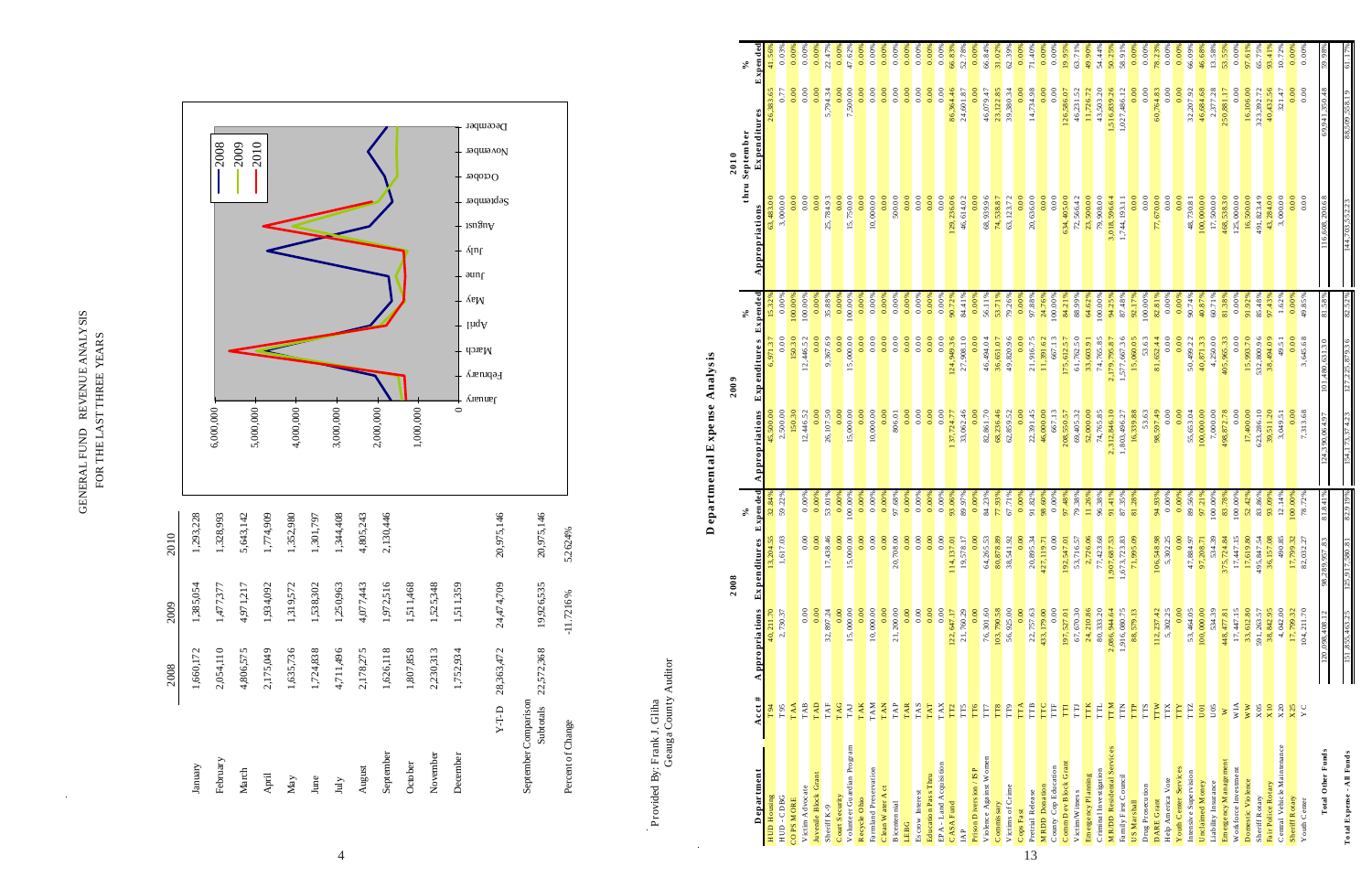12

5

Analysis of 2010 Monthly Revenues Analysis of 2010 Monthly Revenues **GNBALRAD** GENERAL FUND

 $\mathcal{A}^{\mathcal{A}}$ 

| <b>Hnes and Forfeitures</b> | 10,434  | 6,665   | 10,906          | 12,308  | 8295    | 8967    | 13,226  | 11,118 | 10,315  | 92,264    | 96,54     | 4.42%     |
|-----------------------------|---------|---------|-----------------|---------|---------|---------|---------|--------|---------|-----------|-----------|-----------|
| <b>negovernmental</b>       | 97359   | 106,463 | 86,337          | 561,576 | 19331   | 147,033 | 107,045 | 93,910 | 729,489 | 2,048,542 | 1,837,461 | 11.49%    |
| nterest Income              | 138,040 | 150,784 | 131,855         | 79,614  | 56,501  | 52265   | 77,559  | 14,194 | 112,073 | 912,886   | 1,118,836 | $-18.41%$ |
| <b>Ther Revenue</b>         | 52,794  | 41,982  | 164,863         | 34,616  | 147,988 | 51,568  | 35,358  | 49,948 | 40,558  | 69,675    | 545,274   | 13.64%    |
| Tansfers                    | 10970   |         | $5,565$ $5,177$ | 5371    | 5723    | 5274    | 5468    | 8,003  | 5,561   | 57,111    | 65,121    | $-12.30%$ |
|                             |         |         |                 |         |         |         |         |        |         |           |           |           |

Totals 1,293,228 1,328,993 5,643,142 1,744,909 1,352,980 1,301,797 1,344,408 4,805,243 2,130,446 21,0946 20,975,146 19,926,535 5.26%

Totals 1,293,228 1,328,993 5,643,142 1,774,909 1,352,980 1,301,797 1,344,408 4,805,243 2,130,446

5.26%

20,975,146 19,926,535

| יי ה<br>١                   |
|-----------------------------|
| $5 - 2$<br>$\sim$<br>1<br>ŕ |
| i<br>ł<br>ì                 |
|                             |

 $\sim$   $\sim$ 

|                                       |                                 |                                 | 2008                         |                    |                                | 2009                         |                    |                              | 2010                               |                                |
|---------------------------------------|---------------------------------|---------------------------------|------------------------------|--------------------|--------------------------------|------------------------------|--------------------|------------------------------|------------------------------------|--------------------------------|
|                                       | A cct #                         |                                 |                              | ళ                  |                                |                              | న్                 |                              | thru September                     | ℅                              |
| General Bond Retirement<br>Department | O <sub>1</sub> C                | 2,619,270.30<br>A ppropriations | 2,604,270.30<br>Expenditures | Expended<br>99.43% | 2,511,747.39<br>Appropriations | 1,376,747.39<br>Expenditures | Expended<br>54.81% | 626,747.00<br>Appropriations | 560,000.00<br>${\rm Expenditures}$ | $\mathbb{E}$ xpended<br>89.35% |
| G.O. Retirement Fund                  | <b>NIQ</b>                      | 6,190,275.00                    | 6,185,765.00                 | 99.93%             | 4,583,410.00                   | 4,583,318.68                 | 00.00%             | 3,331,000.00                 | 2,728,225.74                       | 81.90%                         |
| Park Debt                             | $\frac{1}{2}$                   | 0.00                            | 0.00                         | 0.00%              | 0.00                           | 0.00                         | 0.00%              | 0.00                         | 0.00                               | 0.00%                          |
| Special Assess Bond Fund              | 02S                             | 445,335.00                      | 413,586.62                   | 92.87%             | 448,278.00                     | 416,531.22                   | 92.92%             | 444,983.00                   | 49,905.63                          | 11.22%                         |
| Mortgage Revenue Bond                 | <b>D3M</b>                      | 13,800.00                       | 13,800.00                    | 00.00%             | 13,450.00                      | 13,450.00                    | 00.00%             | 14,100.00                    | 14,100.00                          | 100.00%                        |
| Parkman Revenue                       | <b>MM</b>                       |                                 |                              |                    |                                |                              |                    | 175,000.00                   | 172,636.99                         | 98.65%                         |
| <b>OWDA</b>                           | <b>NSO</b>                      | 1,475,000.00                    | 1,288,232.13                 | 87.34%             | 4,898,993.48                   | 4,868,904.52                 | 99.39%             | 1,450,000.00                 | 562,534.95                         | 38.80%                         |
| Ohio Housing Trust                    | <b>CHT</b>                      | 0.00                            | 387,678.00                   | 0.00%              | 0.00                           | 390, 223.00                  | 0.00%              | 0.00                         | 275,826.50                         | 0.00%                          |
| Water Resources                       | $\mathbf{r}$                    | 5,749,074.14                    | 5,331,244.08                 | 92.73%             | 6,174,577.19                   | 5,643,244.60                 | 91.39%             | 5,331,743.96                 | 3,406,723.75                       | 63.90%                         |
| Public Defender Fees                  | PDF                             | 0.00                            | 2,397.95                     | 0.00%              | 0.00                           | 4,006.05                     | 0.00%              | 0.00                         | 1,837.50                           | 0.00%                          |
| Water District                        | Ř                               | 1,498,318.67                    | 1,373,735.87                 | 91.69%             | 798,001.01                     | 623,513.48                   | 78.13%             | 931, 322.59                  | 616,696.90                         | 66.22%                         |
| Airport Construction                  | $\overline{Q}$                  | 413,583.24                      | 375, 443.55                  | 90.78%             | 321,363.69                     | 293,936.81                   | 91.47%             | 264,439.00                   | 10,450.00                          | 3.95%                          |
| Burton Heights Road Const             | $\frac{2}{3}$                   | 0.00                            | 0.0                          | 0.00%              | 0.00                           | 0.00                         | 0.00%              | 0.00                         | 0.00                               | 0.00%                          |
| <b>EMA Garage Construction</b>        | QQ4                             | 0.00                            | $\sum_{i=1}^{n}$             | 0.00%              | 0.00                           | 0.00                         | 0.00%              | 0.00                         | 0.00                               | 0.00%                          |
| Human Services Constr.                | 200                             | 13,213.93                       | 13,213.9                     | 100.00%            | 0.00                           | 0.00                         | 0.00%              | 0.00                         | 0.00                               | 0.00%                          |
| Jail Construction                     | $Q$ 08                          | 92,980.44                       | 35,942.48                    | 38.66%             | 59,000.00                      | 16,942.00                    | 28.72%             | 30,000.00                    | 23,176.00                          | 77.25%                         |
| Co Engineer Building Fund             | $\frac{8}{2}$                   | 0.00                            | 0.0(                         | 0.00%              | 0.00                           | 0.00                         | 0.00%              | 0.00                         | 0.00                               | 0.00%                          |
| Aging Construction                    | Q <sub>13</sub>                 | 4,000.00                        | 0.00                         | 0.00%              | 0.00                           | 0.00                         | 0.00%              | 0.00                         | 0.00                               | 0.00%                          |
| Mental Health Construction            | Q14                             | 70,000.00                       | 10,764.0                     | 15.38%             | 232,447.00                     | 13,707.00                    | 5.90%              | 988,693.00                   | 20,953.83                          | 2.12%                          |
| County Sewer Improvements             | Q23                             | 1,789,746.31                    | 962, 505.19                  | 53.78%             | 1,820,929.44                   | 893,921.96                   | 49.09%             | 2,263,918.07                 | 1,548,367.44                       | 68.39%                         |
| Parkman Sewer                         | Q27                             | 516,727.73                      | 309, 110.19                  | 59.82%             | 445,641.00                     | 362,565.80                   | 81.36%             | 13,766.96                    | 0.00                               | 0.00%                          |
| Valley View Sewer                     | Q28                             | 0.00                            | 0.00                         | 0.00%              | 1,308.29                       | 1,308.29                     | 100.00%            | 0.00                         | 0.00                               | 0.00%                          |
| CF Park Water                         | Q32                             | 0.00                            | 0.00                         | 0.00%              | 0.00                           | 0.00                         | 0.00%              | 0.00                         | 0.00                               | 0.00%                          |
| Bainbridge Water                      | Q <sub>34</sub>                 | 157,961.36                      | 0.00                         | 0.00%              | 13,000.00                      | 13,000.00                    | 100.00%            | 0.00                         | 0.00                               | 0.00%                          |
| Hunting Valley Construction           | Q <sub>35</sub>                 | 167,863.91                      | 20, 293.59                   | 12.09%             | 20,293.59                      | 20,293.59                    | 100.00%            | 0.00                         | 0.00                               | 0.00%                          |
| Geaug a/Trumbull Construction         | Q39                             | 0.00                            | 0.00                         | 0.00%              | 1,476.49                       | 1,476.49                     | 100.00%            | 0.00                         | 0.00                               | 0.00%                          |
| Metzenbaum Construction               | $\frac{1}{2}$                   | 456,661.33                      | 273,236.6                    | 59.83%             | 1,907,153.75                   | 349,547.63                   | 18.33%             | 3,760,886.09                 | 596,798.06                         | 15.87%                         |
| Park Bd Improvements                  | $\overline{Q}$                  | 7,305,299.21                    | 3,662,160.9                  | 50.13%             | 5,907,944.06                   | 2,666,280.17                 | 45.13%             | 7,239,029.00                 | 2,520,035.76                       | 34.81%                         |
| County Water                          | $\mathfrak{F}$                  | 0.00                            | $\frac{8}{10}$               | 0.00%              | 0.00                           | 0.00                         | 0.00%              | 0.00                         | 0.00                               | 0.00%                          |
| McFarland Sewer                       | Q45                             | 64,438.65                       | 29,438.6                     | 45.68%             | 35,000.00                      | 0.00                         | 0.00%              | 35,000.00                    | 0.00                               | 0.00%                          |
| Park Board Retainage Payout           | 646                             | 0.00                            | 0.00                         | 0.00%              | 0.00                           | 0.00                         | 0.00%              | 0.00                         | 0.00                               | 0.00%                          |
| Courthouse Construction               | Q47                             | 267,340.86                      | 222,911.93                   | 83.38%             | 0.00                           | 0.00                         | 0.00%              | 15,000.00                    | 0.00                               | 0.00%                          |
| Thompson W WTP                        | Q48                             |                                 |                              |                    |                                |                              |                    | 275,000.00                   | 0.00                               | 0.00%                          |
| Ditchs                                | $\mathbf{R}^{\prime}\mathbf{s}$ | 12,363.44                       | 0.00                         | 0.00%              | 12,997.49                      | 2,000,00                     | 15.39%             | 11,549.75                    | 0.00                               | 0.00%                          |
| General Juvenile                      | S <sub>02</sub>                 | 375, 191.65                     | 293,020.72                   | 78.10%             | 595,639.79                     | 439,958.36                   | 73.86%             | 519,820.97                   | 399,257.27                         | 76.81%                         |
| Metzenbaum                            | S <sub>03</sub>                 | 16,858,420.02                   | 15,388,089.7                 | 91.28%             | 19,045,362.40                  | 17,200,209.40                | 90.31%             | 19,378,865.20                | 14,512,171.17                      | 74.89%                         |
| Medicaid Risk                         | S <sub>04</sub>                 | 0.00                            | 0.00                         | 0.00%              | 0.00                           | 0.00                         | 0.00%              | 0.00                         | 0.00                               | 0.00%                          |
| Park Board                            | S <sub>0</sub> S                | 8,647,419.24                    | 7,552,886.74                 | 87.34%             | 8,884,728.47                   | 7,636,285.52                 | 85.95%             | 7,921,660.68                 | 4,802,391.49                       | 60.62%                         |
| Children's Services                   | $\mathbf{S} \mathbf{S}$         | 4,444,152.65                    | 3,299,755.3                  | 74.25%             | 4,362,318.55                   | 3,293,660.79                 | 75.50%             | 3,925,825.42                 | 1,975,894.85                       | 50.33%                         |
| Sick & Vacation                       | $\rm{S}$                        | 0.00                            | 0.00                         | 0.00%              | 50,000.00                      | 0.00                         | 0.00%              | 0.00                         | 0.00                               | 0.00%                          |
| Storm Water                           | S <sub>N</sub>                  | 32,446.00                       | 11, 127.56                   | 34.30%             | 32,912.00                      | 12,912.26                    | 39.23%             | 32, 317.40                   | 8,844.88                           | 27.37%                         |
| Revolving Loan                        | TO <sub>2</sub>                 | 936, 145.11                     | 640,752.36                   | 68.45%             | 1,174,552.00                   | 668,899.00                   | 56.95%             | 1,362,125.00                 | 719,835.01                         | 52.85%                         |
| Infrastructure Loans                  | T03                             | 22,236.00                       | 20,536.00                    | 92.35%             | 14,300.00                      | 2,526.00                     | 17.66%             | 472,000.00                   | 2,462.50                           | 0.52%                          |
| LCL Revolving Loans                   | T <sub>04</sub>                 | 248,000.00                      | 215,090.06                   | 86.73%             | 153,000.00                     | 28,963.91                    | 18.93%             | 123,000.00                   | 83,098.34                          | 67.56%                         |
| Transportation Capital Fund           | T82                             | 180,387.00                      | 180,387.00                   | 00.00%             | 203,811.00                     | 203,811.00                   | 100.00%            | 714,318.86                   | 47,102.54                          | 6.59%                          |
| Aging                                 | $_{\rm T88}$                    | 2,684,439.91                    | 2,437,554.6                  | 90.80%             | 2,743,347.62                   | 2,522,926.45                 | 91.97%             | 2,850,836.80                 | 1,917,544.44                       | 67.26%                         |
| Transportation                        | T89                             | 1,499,719.92                    | 1,377,812.9                  | 91.87%             | 1,405,193.65                   | 1,261,632.00                 | 89.78%             | 1,374,623.74                 | 967,230.27                         | 70.36%                         |
| Community Development                 | T93                             | 289,928.43                      | 272,365.39                   | 93.94%             | 294,259.89                     | 278,999.79                   | 94.81%             | 266,603.12                   | 183,631.32                         | 68.88%                         |
|                                       |                                 |                                 |                              |                    |                                |                              |                    |                              |                                    |                                |

#### 25.35%  $-0.53%$  $-17.06%$  $2.13%$ Property Taxes 60,134 31,659 3,584,784 62,939 69,756 95,714 105,803 3,186,360 72,399 7,269,550 5,799,497 25.35% Sales Taxes 783,491 885,774 1,073,641 777,675 674,462 838,098 831,976 906,653 1,019,332 7,019,791,101 7,832,750 Charges for Services 139,150 99,769 59,769 59,769 101,623 525,029 101,623 525,029 170,335 534,769 2,178,718 2,030 534,769 17.09% 534,769 17.09% 534,769 17.09% 534,769 17.09% 534,769 17.09% 534,724 17.09% 534,724 17.09% 534 Licenses and Permits 855 304 550 475 325 1,668 350 287 484 5,299 4,338 22.13% **CfChange** Percent declor wavel. Also Did and the tast of the september of the september of the change of the change of the change of the change of the change of change of change of change of the change of the change of the change of change 2010 2009 Percent 5,799,497 7,832,750 2,626,724 4,338  $2009$  Totals  $7,269,550$  $7,\!91,\!101$  $2.178,718$ 5,299  $2010$  Totals  $p_{\rm g}$  $\check{\mathbf{z}}$  $\alpha$ 140,234 72,399  $rac{4}{3}$ 906,653 1,019,332 Spt. 105,803 3,186,360 534,769  $\otimes$ August 81,976  $167,623$ 350  $\ensuremath{\mathrm{Ju}\mathrm{Jy}}$ 95,714 838,098 101,210  $1,668$  $\text{J}\text{u}\text{n}$ 69,756 674.462 170,598  $325$ May 240,335 62939  $77,675$ 475 April 3,584,784 1,073,641 585,029  $50$ Janary Febuary March  $31,659$ 885,774 99,769  $\mathfrak{B}$  $6,134$ 783,491 139,150 85 Licenses and Pennits Charges for Services Property Taxes Sales Taxes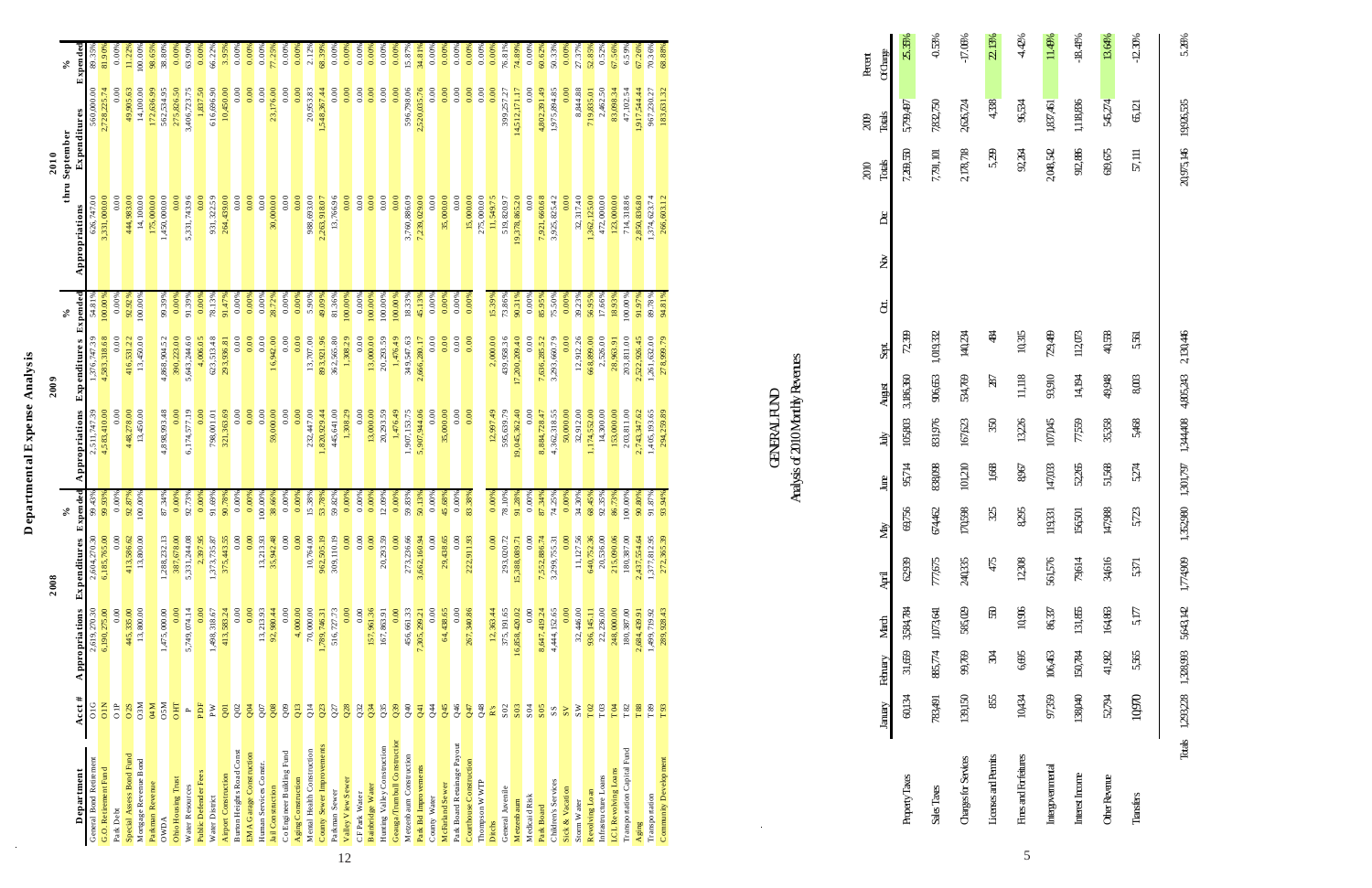|                                   | 2008         | 2009       | 2010                    |  |
|-----------------------------------|--------------|------------|-------------------------|--|
| January                           | 2,126,157    | 2,489,326  | 1,788,421               |  |
| February                          | 3,187,378    | 2,637,476  | 2,569,932               |  |
| March                             | 2,331,110    | 2,112,049  | 1,678,286               |  |
| April                             | 2,166,448    | 1,871,466  | 2,661,221               |  |
| May                               | 1,883,882    | 2,154,563  | 1,651,219               |  |
| June                              | 1,750,029    | 1,972,227  | 1,863,998               |  |
| July                              | 2,411,750    | 2,532,643  | 2,338,056               |  |
| August                            | 2,269,628    | 2,001,021  | 2,183,898               |  |
| September                         | 1,920,174    | 1,668,702  | 1,833,178               |  |
| October                           | 4,003,442    | 2,100,529  |                         |  |
| November                          | 1,862,007    | 1,756,578  |                         |  |
| December                          | 1,715,618    | 2,448,667  |                         |  |
| Y-T-D                             | 27,627,623   | 25,745,248 | 18,568,208              |  |
| September Comparison<br>Subtotals | 20,046,556   | 19,439,473 | 18,568,208              |  |
| Percent of Change                 | $\mathbf{I}$ | 3.0284%    | 4.4819%<br>$\mathbf{I}$ |  |

| <b>ANALYSIS</b><br>EXPENDITURES A | AST THREE YEARS |
|-----------------------------------|-----------------|
| FUNT<br>ENERAL F                  | FOR THE LA      |

 $\sim$ 



| 6  |                                                                            |                                            |                        |                                        |                                                                                                                                                                                                                                                                                                   |                            |                                          |                                                 |                             |              |                                             |                   |                                |                              |                                |
|----|----------------------------------------------------------------------------|--------------------------------------------|------------------------|----------------------------------------|---------------------------------------------------------------------------------------------------------------------------------------------------------------------------------------------------------------------------------------------------------------------------------------------------|----------------------------|------------------------------------------|-------------------------------------------------|-----------------------------|--------------|---------------------------------------------|-------------------|--------------------------------|------------------------------|--------------------------------|
|    | September                                                                  |                                            | 1,920,174              | 1,668,702                              | 1,833,178                                                                                                                                                                                                                                                                                         |                            | 1,500,000                                |                                                 |                             |              |                                             | 2009              |                                |                              |                                |
|    | October                                                                    |                                            | 4,003,442              | 2,100,529                              |                                                                                                                                                                                                                                                                                                   |                            | 1,000,000                                |                                                 |                             |              |                                             | 2010              |                                |                              |                                |
|    |                                                                            |                                            |                        |                                        |                                                                                                                                                                                                                                                                                                   |                            |                                          |                                                 |                             |              |                                             |                   |                                |                              |                                |
|    | November                                                                   |                                            | 1,862,007              | 1,756,578                              |                                                                                                                                                                                                                                                                                                   |                            | 500,000                                  |                                                 |                             |              |                                             |                   |                                |                              |                                |
|    | December                                                                   |                                            | 1,715,618              | 2,448,667                              |                                                                                                                                                                                                                                                                                                   |                            | $\circ$                                  |                                                 |                             |              |                                             |                   |                                |                              |                                |
|    |                                                                            | $Y-T-D$                                    | 27,627,623             | 25,745,248                             | 18,568,208                                                                                                                                                                                                                                                                                        |                            | A.ren ue p                               | $\lim_{\Delta} \mathbf{A}$<br>цэлеМ<br>Heptuary | əunr<br>yay                 | $\Lambda$ [n | September<br>ารท $\mathcal S$ ท $\mathsf V$ | October           | November                       | December                     |                                |
|    | September Comparison                                                       | Subtotals                                  | 20,046,556             | 19,439,473                             | 18,568,208                                                                                                                                                                                                                                                                                        |                            |                                          |                                                 |                             |              |                                             |                   |                                |                              |                                |
|    | Percent of Change                                                          |                                            |                        | 3.0284%                                | 4.48<br>$\mathbf{I}$                                                                                                                                                                                                                                                                              | 19%                        |                                          |                                                 |                             |              |                                             |                   |                                |                              |                                |
|    |                                                                            |                                            |                        |                                        |                                                                                                                                                                                                                                                                                                   |                            |                                          |                                                 |                             |              |                                             |                   |                                |                              |                                |
|    | Provided By: Frank J. Gliha                                                |                                            |                        |                                        |                                                                                                                                                                                                                                                                                                   |                            |                                          |                                                 |                             |              |                                             |                   |                                |                              |                                |
|    |                                                                            |                                            | Geauga County Auditor  |                                        |                                                                                                                                                                                                                                                                                                   |                            |                                          |                                                 |                             |              |                                             |                   |                                |                              |                                |
|    |                                                                            |                                            |                        |                                        |                                                                                                                                                                                                                                                                                                   |                            |                                          |                                                 |                             |              |                                             |                   |                                |                              |                                |
|    |                                                                            |                                            |                        |                                        |                                                                                                                                                                                                                                                                                                   |                            | Departmental Expense                     | Analysis                                        |                             |              |                                             |                   |                                |                              |                                |
|    |                                                                            |                                            |                        |                                        | 2008                                                                                                                                                                                                                                                                                              |                            |                                          | 2009                                            |                             |              |                                             |                   | 2010                           |                              |                                |
|    | Department                                                                 | Acct #                                     | <b>A</b> ppropriations |                                        | Expenditures                                                                                                                                                                                                                                                                                      | Expended<br>℅              | <b>Appropriations</b>                    | Expenditures                                    | Expended<br>$\mathcal{S}_0$ |              | Appropriations                              |                   | Expenditures<br>thru September |                              | ${\rm Expend}$<br>ళ            |
|    | Other Funds:                                                               |                                            |                        |                                        |                                                                                                                                                                                                                                                                                                   |                            |                                          |                                                 |                             |              |                                             |                   |                                |                              |                                |
|    | Education & Enforcement<br>Mental Health                                   | <b>AEE</b><br>$\forall$                    |                        | 8,608,047.45<br>16,263.11              | $\begin{array}{r} \n7.651,235.57 \\ 22,636.92 \\ 227,557.51 \\ 363,838.75 \\ 363,838.75 \\ 4,121.22 \\ 5633,928.77 \\ 653,928.77 \\ 73,573.50 \\ 64,801.39 \\ 57,000,00 \\ 57,000,00 \\ 57,000,00 \\ 57,000,00 \\ 64,801.38 \\ 308,242.23 \\ 503,449.77 \\ 64,801.38 \\ 328,242.597.73 \\ 21,245$ | 16.21%<br>82.93%<br>88.88% | 9,955,062.85<br>18,319.76<br>297,547.12  | 8,869,798.09                                    | 89.10%                      |              | 8,695,827.20                                |                   |                                | 6,273,864.12                 | 72.15%<br>17.71%               |
|    | Dog Warden                                                                 | BEC<br>$\mathbf{m}$                        |                        | 0.00<br>274,394.54                     |                                                                                                                                                                                                                                                                                                   | 0.00%                      | 0.00                                     | 2,722.47<br>485.00                              | 0.00%<br>14.86%<br>86.22%   |              | 7,867.29<br>271,220.84                      | 0.00              |                                | 390.00<br>1,393.24           | 0.00%<br>$\circ$               |
|    | Ohio Elections Commission<br>HotelMotel                                    | <b>BED</b>                                 |                        | 60,759.13                              |                                                                                                                                                                                                                                                                                                   | 96.12%                     | 57,841.90                                | 56,910.67                                       | 98.39%                      |              | 55,000.00                                   |                   |                                | 34,297.14                    | 62.36%                         |
|    | <b>Building Standards Assess</b>                                           | <b>BSA</b>                                 |                        | 5,000.00                               |                                                                                                                                                                                                                                                                                                   | 82.42%                     | 3,900.00                                 | 3,724.88                                        | 95.51%                      |              | 4,500.00                                    |                   |                                | 2,166.88                     | 0.00%<br>48.15%                |
|    | Drug Law Inforcement<br>& Custody<br>Care                                  | CCF<br>$\cup$                              |                        | 500.00<br>357,414.63                   |                                                                                                                                                                                                                                                                                                   | $0.00\%$<br>84.89%         | 0.00<br>443,803.47                       | 0.00<br>395,690.29                              | 0.00%<br>89.16%             |              | 365,228.74                                  | 0.00              |                                | 0.00<br>$\sim$<br>231,931.72 | 63.50%                         |
|    | Courthouse Donation<br>County Home                                         | $\overline{5}$<br>$\overline{\mathbb{S}}$  |                        | 707,746.16<br>445,368.09               |                                                                                                                                                                                                                                                                                                   | 0.00%                      | 0.00<br>746,451.45                       | 0.00<br>683, 156.34                             | 0.00%<br>91.52%             |              | 19,045.00<br>638, 632.29                    |                   |                                | 6,500.00<br>440,584.03       | 34.13%<br>68.99%               |
|    | Concealed Handgun                                                          | <b>Ell</b>                                 |                        | 79,625.53                              |                                                                                                                                                                                                                                                                                                   | 92.40%<br>92.40%           | 82,218.70                                | 72,948.15                                       | 88.72%                      |              | 86,540.87                                   |                   |                                | 56,422.97                    | 65.20%                         |
|    | Common Pleas Comput.<br>Clerk of Courts                                    | CLC<br>CPC                                 |                        | 67,000.00<br>9,835.00                  |                                                                                                                                                                                                                                                                                                   | $100.00\%$<br>85.07%       | 13,500.00<br>6,500.00                    | 3,500.00<br>1,500.00                            | <b>25.93%</b><br>23.08%     |              | 17,300.00<br>15,000.00                      |                   |                                | 7,300.00<br>11,000.00        | 73.33%<br>$20\%$<br>$\ddot{a}$ |
|    | Mediation                                                                  | CPM                                        |                        | 35,000.00                              |                                                                                                                                                                                                                                                                                                   | 4.29%                      | 45,410.00                                | 595.08<br>12,                                   | 27.74%                      |              | 45,000.00                                   |                   |                                | 17,306.13                    | $-46%$<br>38                   |
|    | Cty Recorder Micrographics<br>Certificate of Title                         | CRM<br><b>CTA</b>                          |                        | 130,781.83<br>355,939.93<br>525,067.59 |                                                                                                                                                                                                                                                                                                   | 49.55%<br>87.23%<br>62.51% | 126,937.06<br>349,511.56                 | 59,400.39<br>321,205.68                         | 46.80%<br>91.90%<br>72.00%  |              | 118,029.16<br>339, 144.71                   |                   |                                | 35,884.53<br>222,608.35      | 30.40%<br>65.64%               |
|    | Road and Bridge Fund<br>Court Technology                                   | CTF<br>$\Box$                              |                        |                                        |                                                                                                                                                                                                                                                                                                   |                            | 480, 456.52                              | 345, 937.79<br>2,059,206.39                     | 49.01%                      |              | 416,678.15                                  |                   |                                | 171,448.93                   | 41.15%<br>58.60%               |
|    | Delinquent Tax                                                             | $\overline{\mathsf{D}}$                    |                        | 4,421,710.11<br>215,878.65             |                                                                                                                                                                                                                                                                                                   | 84.82%                     | 4,201,722.83<br>175,142.35               | 164,298.70                                      | 93.81%                      |              | 5,670,504.17<br>215,525.96                  |                   |                                | 3,323,013.59<br>131,974.72   | 61.23%                         |
| 11 | <b>Health Department</b><br>Escrow                                         | all fund s<br>$_{\rm ERB}$                 |                        | 2,773,696.01                           |                                                                                                                                                                                                                                                                                                   | 84.55                      | 36,046.43<br>$\mathbf{a}$<br>2,758,981.7 | 36,046.43<br>2,292,119.32                       | 100.00%<br>83.08%           |              | ,999,304.60<br>$\overline{N}$               | 0.00              |                                | 0.00<br>,923,201.10          | 0.00%<br>64.129                |
|    | GAPP Fund                                                                  | GAP                                        |                        | 46,305.95                              |                                                                                                                                                                                                                                                                                                   | 100.00%                    | 1,025.00                                 | 716.94                                          | 69.95%                      |              |                                             | 0.00              |                                | 0.00                         | 0.00%                          |
|    | Geaug a/Trum Solid Waste<br>Human Services                                 | $5\overline{)}$<br>$\overline{\mathbb{H}}$ |                        | 2,265,529.03<br>7,636,388.83           |                                                                                                                                                                                                                                                                                                   | ∝<br>91.05%<br>67.67       | 2,775,051.10<br>7,262,508.09             | 1,874,751.91<br>6,554,768.7                     | 67.56%<br>90.25%            |              | 1,789,322.16                                |                   |                                | 944,877.23<br>3,987,709.28   | 52.81%<br>65.479               |
|    | Child Support Enforc. A dmin.                                              | $\Xi$                                      |                        | 1,282,663.03                           |                                                                                                                                                                                                                                                                                                   | 76.14%                     | 1,193,849.39                             | 1,072,936.22                                    | 89.87%                      |              | $6,090,482.15$<br>1,203,604.01              |                   |                                | 752,463.23                   | 62.52%                         |
|    | Indigent Guardianship<br>911 Program                                       | $\operatorname{HLP}$<br>$\Xi$              |                        | 834,915.03<br>12,850.00                | $\begin{array}{r} \textbf{46,305.95} \\ \textbf{1,533,116.77} \\ \textbf{6,953,181.90} \\ \textbf{97,6,33.81} \\ \textbf{533,73.22} \\ \textbf{6,92,377.32} \\ \textbf{7,672.80} \\ \textbf{1,256,117.54} \\ \textbf{1,256,117.54} \end{array}$                                                   | 78.14%<br>59.71%           | 13,350.00<br>836,047.33                  | 803,268.15<br>7,786.00                          | 58.32%<br>96.08%            |              | 799,033.89<br>11,964.00                     |                   |                                | 469,681.32<br>8,822.00       | 73.74%<br>58.789               |
|    | Real Estate Assessment<br>Juvenile Probate Comput.                         |                                            |                        | 1,533,780.14<br>76,000.00              |                                                                                                                                                                                                                                                                                                   | 81.90%<br>75.00%           | 2,050,574.43<br>22,500.00                | 461,685.72<br>3,500.00                          | 71.28%<br>15.56%            |              | 2,226,377.87<br>24,300.00                   |                   |                                | 1,191,064.63                 | 53.50%<br>30.04%               |
|    | Juvenile I & A                                                             | $_{\rm JC}$<br>$\mathbb H$                 |                        |                                        |                                                                                                                                                                                                                                                                                                   |                            |                                          |                                                 |                             |              | 250.00                                      |                   |                                | 0.00                         | 0.00%                          |
|    | Juvenile Indigent Drivers                                                  | $\mathbf{R}$                               |                        | 250.00                                 | 0.00                                                                                                                                                                                                                                                                                              | 0.00%                      | 250.00                                   | 0.00                                            | 0.00%                       |              | 250.00                                      |                   |                                | 0.00                         | 0.00%                          |
|    | Juvenile/Prob Comput.                                                      | $\frac{1}{2}$                              |                        | 8,500.00                               | $\frac{0.00}{11,877.28}$                                                                                                                                                                                                                                                                          | 0.00%                      | 10,000.00                                | $\frac{1,500.00}{10,868.69}$                    | 15.00%                      |              | 7,200.00                                    |                   |                                | 0.00                         | 0.00%                          |
|    | Juvenile Recovery<br>Co Engineer                                           | $\mathbf{X}% _{T}=\mathbf{X}_{T}$          |                        | 22, 191.50<br>6,956,236.60             | 6,156,083.03<br>434,733.04                                                                                                                                                                                                                                                                        | 53.52%<br>88.50%           | 17, 691 .12<br>6, 799, 448 .77           | 6,195,635.26<br>441,851.55                      | 61.44%<br>91.12%            |              | 19,376.22<br>7,251,652                      | 55                |                                | 4,628,031.36<br>10,199.35    | 52.64%<br>63.829               |
|    | Soil and Water Fund                                                        | $\overline{\phantom{a}}$                   |                        | 468,580.69                             |                                                                                                                                                                                                                                                                                                   | 92.78%                     | 455,595.00                               |                                                 | 96.98%                      |              | 462, 44 2.28                                |                   |                                | 280,685.19                   | 60.70%                         |
|    | LEA Training<br>Law Library                                                | LAW<br>LEA                                 |                        | 10,940.00                              | 5, 132.50                                                                                                                                                                                                                                                                                         | 46.91%                     | 6,405.00                                 | 50<br>3,398.                                    | 53.06%                      |              | 335,562.52<br>10,686.50                     |                   |                                | 176,603.19<br>3,212.00       | 30.06%<br>52.639               |
|    | 800 Communications<br>Municipal Road Tax                                   | <b>MHZ</b><br>MRT                          |                        | 168,658.68<br>256,722.43               | 85.41<br>92,485.                                                                                                                                                                                                                                                                                  | 54.84%                     | 910,293.89<br>318,861.87                 | 815,958.82<br>117,601.67                        | 36.88%<br>89.64%            |              | 272, 179.08<br>822, 921.62                  |                   |                                | 0.00<br>706,231.5            | 85.82%<br>0.00%                |
|    | County Home Imrov.                                                         | $\overline{\mathbf{z}}$                    |                        | 9,500.00                               | 5,000.00                                                                                                                                                                                                                                                                                          | 0.00%                      | 4,500.00                                 | 3,450.24                                        | 76.67%                      |              | 2,100.00                                    |                   |                                | 1,980.00                     | 94.299                         |
|    | Computer Equip . Improv.                                                   | $\mathbf{E}$<br>$\mathbf{S}$               |                        | 695,656.55                             | 477,324.84<br>973,202.79<br>973,202.                                                                                                                                                                                                                                                              | 68.62%                     | 283,488.02<br>730,098.14                 | 167, 181.81<br>$\overline{4}$<br>$\omega$       | 58.97%<br>84.08%            |              | 110,303.37<br>139,838.00                    |                   |                                | 31,033.24                    | 28.13%<br>40.079               |
|    | Youth Center Improv.<br>800 Comm. - Perm. Improv.<br>Building Improv. Fund | $\overline{z}$                             |                        | 0.00<br>1,568,680.93                   | 0.00                                                                                                                                                                                                                                                                                              | $62.04\%$<br>$0.00\%$      | 0.00                                     | 0.00<br>613,837                                 | 0.00%<br>74.75%             |              |                                             | 0.00              |                                | 0.00<br>56,038.21            | 0.00%                          |
|    | Newbury HUD                                                                | $rac{1}{2}$<br>N12                         |                        | 4,664,309.64<br>0.00                   | 36,045.00<br>1,277,244.31                                                                                                                                                                                                                                                                         | 27.38%<br>$0.00\,\%$       | 0.00<br>5,108,639.35                     | 3,818,558.60<br>39,969.88                       | 0.00%                       |              | 1,351,614.04                                | $\overline{0.00}$ |                                | 981,535.60<br>11,373.09      | 72.62%<br>0.00%                |
|    | <b>NSP</b>                                                                 | 9<br>S                                     |                        |                                        |                                                                                                                                                                                                                                                                                                   |                            | 69,642                                   | 636.<br>69.                                     | 99.99                       |              | 65,393.                                     | ິດ                |                                | 392.<br>65                   | 00.00                          |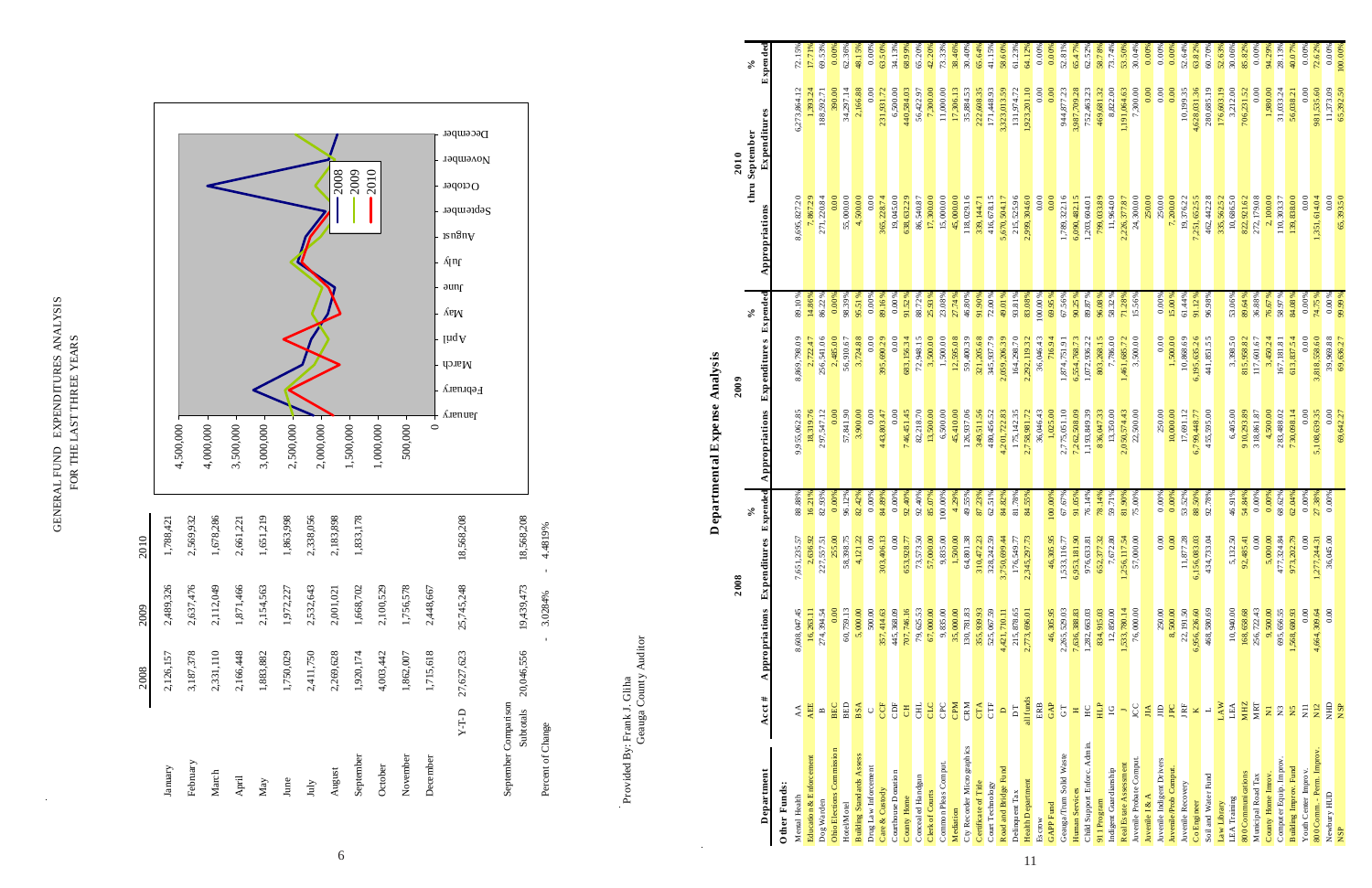|                | Microfilm Board<br>Commissioners | 52,336<br>21,885<br>January | 16,449<br>51,952<br>Feb. | 16,850<br>52397<br>March | 19,314<br>59,513<br>April | 15,122<br>52,857<br>May | 15,382<br>54,642<br>June | 21,179<br>74,192<br>July | 19,858<br>52,413<br>August | 52,602<br>14,511<br>Sept. | S. | Χoν. | ن<br>م | 160,549<br>502,902<br>Totals<br>2010 | 187,357<br>594,927<br>Totals<br>2009 | $-15.47%$<br>$-14.31%$<br><b>Of Change</b><br>Percent |
|----------------|----------------------------------|-----------------------------|--------------------------|--------------------------|---------------------------|-------------------------|--------------------------|--------------------------|----------------------------|---------------------------|----|------|--------|--------------------------------------|--------------------------------------|-------------------------------------------------------|
|                | Auditor                          | 52,195                      | 50,777                   | 47,212                   | 52,528                    | 48,884                  | 49,801                   | 68,766                   | 51,268                     | 51,842                    |    |      |        | 473,274                              | 525,393                              | -9.92%                                                |
|                | Treasurer                        | 30,782                      | 18,735                   | 20,091                   | 30,897                    | 19,171                  | 27,544                   | 33,888                   | 19,312                     | 24,733                    |    |      |        | 225,153                              | 227,025                              | $0.82\%$                                              |
|                | Postage                          | 33,252                      | $\circ$                  | 30,636                   | $\mathcal{L}$             | 30,000                  | 753                      | 31,286                   | $\circ$                    | 30,210                    |    |      |        | 156,139                              | 191,948                              | $-18.66%$                                             |
|                | CAFR Expenses                    | $\circ$                     | $\circ$                  | $\circ$                  | 8,690                     | 5,400                   | 1,667                    | $\circ$                  | 14,475                     | 2,240                     |    |      |        | 32,472                               | 13,697                               | 137.07%                                               |
|                | Card Service Fee                 | 431                         | 437                      | $\aleph$                 | 387                       | 326                     | 129                      | 215                      | 366                        | 223                       |    |      |        | 2,610                                | 786                                  | 231.90%                                               |
|                | <b>Bank Fees</b>                 | 6,080                       | $\circ$                  | $\circ$                  | $\circ$                   | 7,500                   | 5,000                    | 2,500                    | 2,500                      | 2,500                     |    |      |        | 26,080                               | 27,360                               | 4.68%                                                 |
|                | Prosecutor                       | 138,850                     | 82,526                   | 84,680                   | 94,086                    | 85,286                  | 88,380                   | 122,671                  | 80,001                     | 81,237                    |    |      |        | 857,718                              | 898,204                              | 4.51%                                                 |
| $\overline{7}$ | <b>Budget Comm</b>               | $\circ$                     | $\circ$                  | $\circ$                  | $\circ$                   | $\circ$                 | $\circ$                  | $\circ$                  | $\circ$                    | $\circ$                   |    |      |        | $\circ$                              | 136                                  | $-100.00%$                                            |
|                | Bureau of Insp                   | $\circ$                     | $\circ$                  | 3,757                    | 15,489                    | 13,290                  | 18,474                   | $\circ$                  | 26,854                     | 7,222                     |    |      |        | 85,086                               | $70,\!805$                           | 20.17%                                                |
|                | Planning Com.                    | 17,357                      | 11,042                   | 16,059                   | 19,257                    | 10,970                  | 14,415                   | 17,927                   | 12,068                     | 12,050                    |    |      |        | 131,145                              | 193,573                              | $-32.25%$                                             |
|                | ADP Board                        | 35,978                      | 204,613                  | 42,540                   | 70,593                    | 40,999                  | 64,796                   | 54,406                   | 62,128                     | 65,263                    |    |      |        | 641,316                              | 708,160                              | $-9.44%$                                              |
|                | Court of Appeals                 | $\circ$                     | 55,862                   | $\circ$                  | $\circ$                   | $\circ$                 | $\circ$                  | $\circ$                  | $\circ$                    | $\circ$                   |    |      |        | 55,862                               | 48,013                               | 16.35%                                                |
|                | Jury Commission                  | 1,248                       | 332                      | 332                      | 551                       | 332                     | 332                      | 1,368                    | 332                        | 332                       |    |      |        | 5,157                                | 4,895                                | 5.34%                                                 |
|                | Adult Probation                  | 7,908                       | 7,908                    | 7,908                    | 8,591                     | 7,908                   | 7,908                    | 10,877                   | 7,908                      | 7,908                     |    |      |        | 74,823                               | 76,719                               | $-2.47%$                                              |
|                | Juvenile Court                   | 46,290                      | 43,808                   | 34,546                   | 48,014                    | 29,252                  | 32,372                   | 46,569                   | 44,150                     | 31,728                    |    |      |        | 356,728                              | 382,541                              | -6.75%                                                |
|                | Juvenile Probation               | 23,055                      | 22,316                   | 22,388                   | 25,230                    | 22,341                  | 22,586                   | 31,505                   | 22,180                     | 22,256                    |    |      |        | 213,858                              | 223,784                              | 4.44%                                                 |
|                | Detention Home                   | $\circ$                     | 98,820                   | $\circ$                  | 98,820                    | $\circ$                 | $\circ$                  | $\circ$                  | $98,\!820$                 | 0                         |    |      |        | 296,460                              | 328,229                              | -9.68%                                                |
|                | Probate Court                    | 17,775                      | 15,286                   | 15,792                   | 18,567                    | 16,913                  | 15,040                   | 21,803                   | 16,247                     | 16,068                    |    |      |        | 153,492                              | 148,314                              | 3.49%                                                 |
|                | Clerk of Courts                  | 39,743                      | 45,420                   | 38,271                   | 43,666                    | 41,265                  | 39,562                   | 54,807                   | 39,491                     | 38,328                    |    |      |        | 380,552                              | 377,838                              | 0.72%                                                 |
|                | Coroner                          | 9,431                       | 9,543                    | 7,015                    | 13,877                    | 10,034                  | 12,360                   | 14,400                   | 8,201                      | 12,141                    |    |      |        | 97,003                               | 98,075                               | $-1.09%$                                              |
|                | Lab and Morgue                   | 19,990                      | 21,812                   | 20,475                   | 18,377                    | 18,089                  | 23,438                   | 27,521                   | 17,797                     | 18,131                    |    |      |        | 185,630                              | 186,066                              | $-0.23%$                                              |

# 2010 Analysis of Monthly Expenditures 2010 Analysis of Monthly Expenditures

 $\sim$ 

|                             |                  |                       | 2008                       |          |                | 2009                  |          |                | 2010                |          |
|-----------------------------|------------------|-----------------------|----------------------------|----------|----------------|-----------------------|----------|----------------|---------------------|----------|
|                             | Acct #           |                       |                            | ళ        |                |                       | $\aleph$ |                | thru September      | ℅        |
| Department                  |                  | <b>Appropriations</b> | Expenditures               | Expended | Appropriations | Expenditures Expended |          | Appropriations | <b>Expenditures</b> | Expended |
| General Fund:               |                  |                       |                            |          |                |                       |          |                |                     |          |
| Commissioner                | Ę                | 805,585.39            | 755,275.60                 | 93.75%   | 841, 207.43    | 784,702.32            | 93.28%   | 738, 168.87    | 502,902.42          | 58.13%   |
| Microfilm Board             | A01              | 271,220.91            | 226,538.44                 | 83.53%   | 276,410.83     | 251,581.61            | 91.02%   | 236, 835.11    | 160,549.23          | 67.79%   |
| Auditor                     | A <sub>01</sub>  | 699, 107.94           | 676,017.10                 | 96.70%   | 742,510.31     | 694,440.72            | 93.53%   | 726, 47 2.12   | 473,273.79          | 65.15%   |
| Treasurer                   | A01              | 321,637.08            | 298,903.35                 | 92.93%   | 329, 342.31    | 308,995.31            | 93.82%   | 333, 160.14    | 225,152.59          | 67.58%   |
| Other Finance Admin.        | A <sub>01</sub>  | 197,749.23            | 165,567.76<br>39,520.00    | 83.73%   | 254,939.23     | 217,216.07            | 85.20%   | 218,038.43     | 191,220.59          | 87.70%   |
| <b>Bank Charges</b>         | A01              | 43,600.00             |                            | 90.64%   | 40,400.00      | 33,440.00             | 82.77%   | 36,280.00      | 26,080.00           | 71.89%   |
| Prosecutor                  | A01              | 1,185,507.14          | 1,101,038.54               | 92.87%   | 1,282,244.04   | 1,180,291.95          | 92.05%   | 1,259,031.79   | 857,717.97          | 68.13%   |
| <b>Budget Commission</b>    | ΚΟΙ              | 18,400.00             | 196.25                     | 1.07%    | 300.00         | 135.98                | 45.33%   | 300.00         | 0.00                | 0.00%    |
| <b>Bureau of Inspection</b> | A <sub>01</sub>  | 80,000.00             | 74,248.39                  | 92.81%   | 80,000.00      | 70,805.13             | 88.51%   | 86,500.00      | 85,085.62           | 98.36%   |
| Planning                    | <b>RA</b>        | 261, 295.49           | 255,959.68                 | 97.96%   | 276,901.45     | 264,992.10            | 95.70%   | 190, 318.03    | 131, 145.47         | 68.91%   |
| ADP Board                   | <b>AO1</b>       | 834, 165.31           | 746,024.60                 | 89.43%   | 948,769.39     | 866,066.68            | 91.28%   | 914,030.50     | 641,316.28          | 70.16%   |
| Court of Appeals            | A02              | 71,629.27             | 63,312.00                  | 88.39%   | 61,148.15      | 48,944.90             | 80.04%   | 73,748.15      | 55,862.08           | 75.75%   |
| <b>Jury Commission</b>      | A02              | 8,872.19              | 6,953.19                   | 78.37%   | 8,818.07       | 6,927.65              | 78.56%   | 9,900.91       | 5,156.66            | 52.08%   |
| Adult Probation Dept.       | A02              | 96,121.80             | 95,881.25                  | 99.75%   | 103,206.79     | 102,661.20            | 99.47%   | 102,562.63     | 74,823.00           | 72.95%   |
| Juvenile Court              | A <sub>02</sub>  | 542, 148.28           | 455,508.99                 | 84.02%   | 587,740.20     | 507,993.41            | 86.43%   | 571, 152.24    | 356,727.84          | 62.46%   |
| Juvenile Probation Dept.    | A02              | 280, 148.22           | 271,843.56                 | 97.04%   | 310, 126.10    | 300,781.57            | 96.99%   | 299, 452.74    | 213,857.59          | 71.42%   |
| Detention Home<br>10        | A02              | 325,000.00            | 312,880.00                 | 96.27%   | 439,000.00     | 437,638.00            | 99.69%   | 395,280.18     | 296,460.00          | 75.00%   |
| Probate Court               | A02              | 217,722.86            | 161,719.76                 | 74.28%   | 234,875.02     | 202,846.49            | 86.36%   | 220,496.39     | 153,491.73          | 69.61%   |
| Clerk of Courts             | A02              | 501,279.70            | 469,094.59                 | 93.58%   | 539,683.62     | 516,304.11            | 95.67%   | 533,299.34     | 380,552.24          | 71.36%   |
| Coroner                     | A02              | 163,470.28            | 140,584.17                 | 86.00%   | 145,980.47     | 126,562.91            | 86.70%   | 142,015.72     | 97,002.98           | 68.30%   |
| Lab & Morgue                | A02              | 259, 227.15           | 248,768.19                 | 95.97%   | 274,749.48     | 253, 177.36           | 92.15%   | 266,945.12     | 185,630.19          | 69.54%   |
| Municipal Court             | A02              | 156,218.11            | 151,051.12                 | 96.69%   | 171,906.79     | 167,508.68            | 97.44%   | 165,800.66     | 121,538.15          | 73.30%   |
| <b>Board of Elections</b>   | A03              | 996,693.30            | 922,085.80                 | 92.51%   | 884, 362.74    | 729,565.42            | 82.50%   | 907,586.28     | 542,887.14          | 59.82%   |
| Building & Grounds Maint    | A04              | 2,610,684.71          | 1,792,555.84               | 68.66%   | 2,620,544.70   | 1,845,271.56          | 70.42%   | 2,445,007.35   | 1,405,333.74        | 57.48%   |
| Airport                     | A05              | 0.00                  | 0.00                       | 0.00%    | 0.00           | 0.00                  | 0.00%    | 0.00           | 0.00                | 0.00%    |
| Sheriff                     | A06              | 9,422,767.22          | 9,095, 156.23              | 96.52%   | 9,838,895.81   | 9,376,727.89          | 95.30%   | 9,158,947.49   | 6,603,339.66        | 72.10%   |
| Recorder                    | A06              | 240,900.63            | 229,361.69                 | 95.21%   | 260,624.92     | 234,994.66            | 90.17%   | 256,068.45     | 173,047.03          | 67.58%   |
| <b>Building</b>             | A06              | 474,343.49            | 431,117.83                 | 90.89%   | 478,336.95     | 452,253.87            | 94.55%   | 351,554.18     | 254,536.01          | 72.40%   |
| Emergency Mgt Grants        | A06              | 9,998.45              | 9,998.45                   | .00.00%  | 9,998.45       | 9,998.45              | .00.00%  | 9,998.45       | 0.00                | 0.00%    |
| Public Defender             | A06              | 289, 233.28           |                            | 97.50%   | 309,400.35     | 299, 192.72           | 96.70%   | 299, 874.69    | 214,744.28          | 71.61%   |
| Other Agriculture Programs  | A06/A07          | 494,803.74            | 493,618.52<br>83,275.14    | 99.76%   | 543,706.07     | 541,396.80            | 99.58%   | 519,009.68     | 447,097.31          | 86.14%   |
| Other Health Programs       | $\overline{A}08$ | 316,054.98            |                            | 26.35%   | 318,949.02     | 62,396.28             | 19.56%   | 320, 641.75    | 61,509.79           | 19.18%   |
| Veteran's                   | A09              | 462,650.94            | 333, 128.33<br>102, 759.00 | 72.00%   | 477, 152.25    | 360, 371.13           | 75.53%   | 491,479.29     | 276,194.91          | 56.20%   |
| Public Assistance Grants    | $\lambda09$      | 105,000.00            |                            | 97.87%   | 101,000.00     | 100,055.00            | 99.06%   | 99,229.00      | 74,421.75           | 75.00%   |
| Sewer Transfers             | A10              | 30,000.00             | 10,716.75<br>143,305.50    | 35.72%   | 30,000.00      | 6,229.87              | 20.77%   | 30,000.00      | 3,349.36            | 11.16%   |
| County Engineer             | A12              | 171,136.56            |                            | 83.74%   | 198,916.98     | 183,718.14            | 92.36%   | 164,798.42     | 120, 125.48         | 72.89%   |
| Law Libraries               | A13              | 53,822.32             | 53,814.20                  | 99.98%   | 58, 149.98     | 58,090.39             | 99.90%   | 0.00           | 0.00                | 0.00%    |
| Commissioners - Misc.       | A14/A15/A17      | 7,962,635.67          | 6,190,568.53               | 77.75%   | 4,862,664.89   | 3,356,247.63          | 69.02%   | 4,681,746.57   | 2,598,464.87        | 55.50%   |
| Common Pleas                | A21              | 776, 223.49           | 737,262.95                 | 94.98%   | 840, 346.47    | 784,724.10            | 93.38%   | 839,620.88     | 557,609.96          | 66.41%   |
| <b>Total General Fund</b>   |                  | 31,757,055.13         | 27,627,622.98              | 86.997%  | 29,783,309.26  | 25,745,248.06         | 86.44%   | 28,095,351.55  | 18,568,207.7        | 66.09%   |
|                             |                  |                       |                            |          |                |                       |          |                |                     |          |

| vsıs<br>ç     |  |
|---------------|--|
| vnense        |  |
| ican<br>icure |  |
|               |  |

 $\sim 10^{11}$